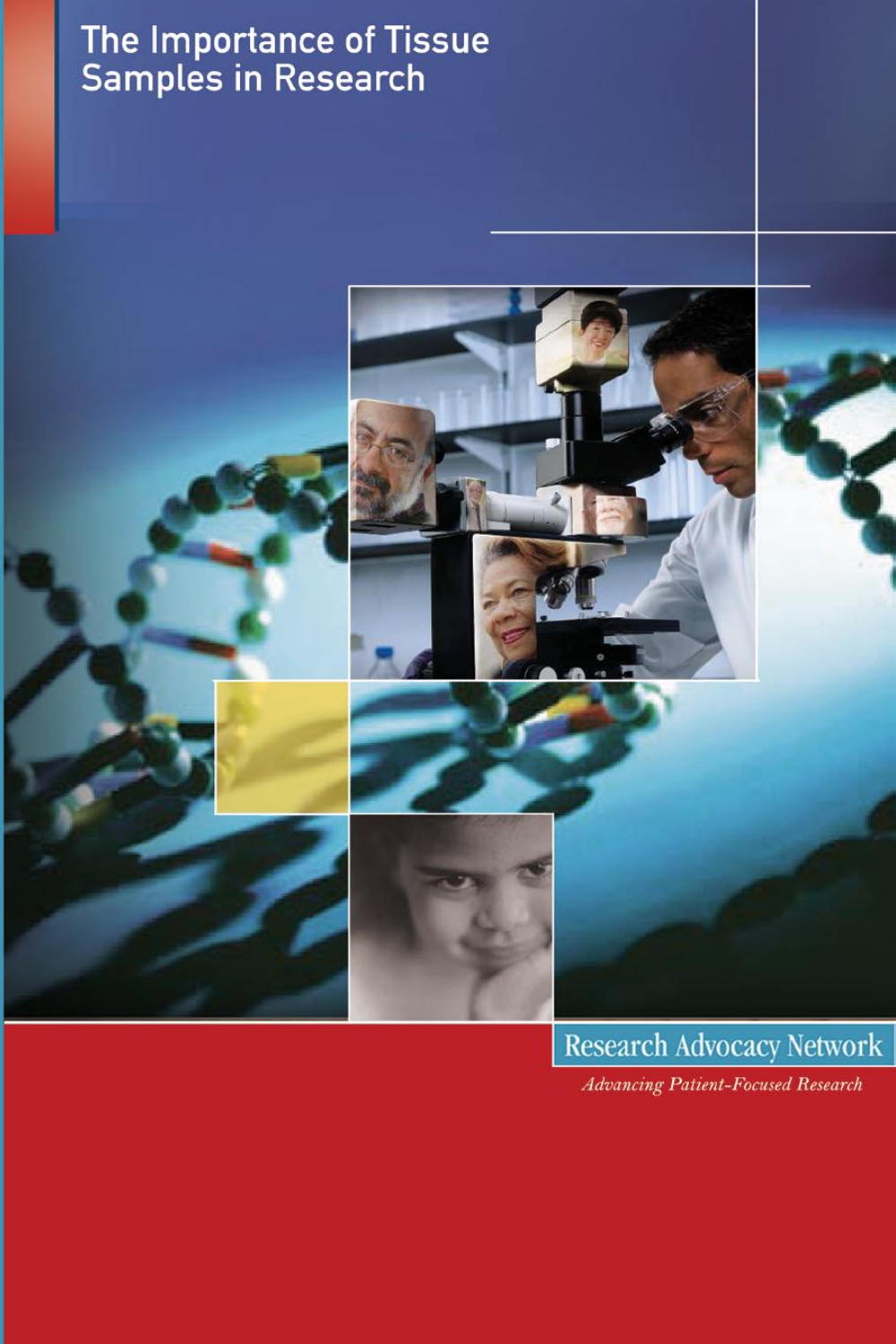This booklet was developed by the Research Advocacy Network. The mission of the Research Advocacy Network is to advance patient-focused research by fostering interactions among advocates, researchers and organizations.

The purpose of this booklet is to provide some background information for Institutional or Ethical Review Boards (IRBs or ERBs) on studies that involve collection of tissue for research. We hope the booklet will support the IRB and ERB community in their work of protecting patients participating in the research process as well as highlighting the importance of research on tissue from patients.

The focus of the booklet is on the views and needs of cancer patients who participate in research by donating their tissue. Included is information on studies that have looked at the willingness of patients to donate their tissue, the new scientific advances made possible by tissue research and the importance of informed consent for tissue research.

This booklet is organized around the answers to the following questions:

- Why cancer patients consider donating tissue for research?
- What are the risks of donating tissue?
- How is privacy and confidentiality protected?
- What should informed consent documents contain to explain tissue research to patients?
- What other patient concerns could be addressed in an informed consent document?

**For the purposes of this booklet, tissue is defined as: everything from subcellular structures like DNA, to cells, tissue (bone, muscle, connective tissue and skin), organs (e.g. liver, bladder, heart, kidney), blood, gametes (sperm and ova), embryos, fetal tissue, and waste (urine, feces, sweat, hair and nail clippings, shed epithelial cells, placenta). In addition, each specimen of human tissue may be stored in multiple forms, such as slides, formalin fixed – paraffin wax embedded blocks, frozen, tissue culture, or extracted DNA. Tissue provides information that helps clinicians diagnose cancer and make appropriate treatment decisions. The tissue collected for staging and diagnosis may include a small portion of a tumor. Blood, urine, bone marrow, lymph nodes, fluid or sputum may also be used for diagnosis. All of these things are referred to as tissue in this booklet.**

At least three kinds of tissue are used in research.

- *1. Residual or extra tissue taken for the patient's diagnosis and treatment.*
- *2. Tissue taken specifically for research purposes, e.g., blood.*
- *3. Excess normal tissue.*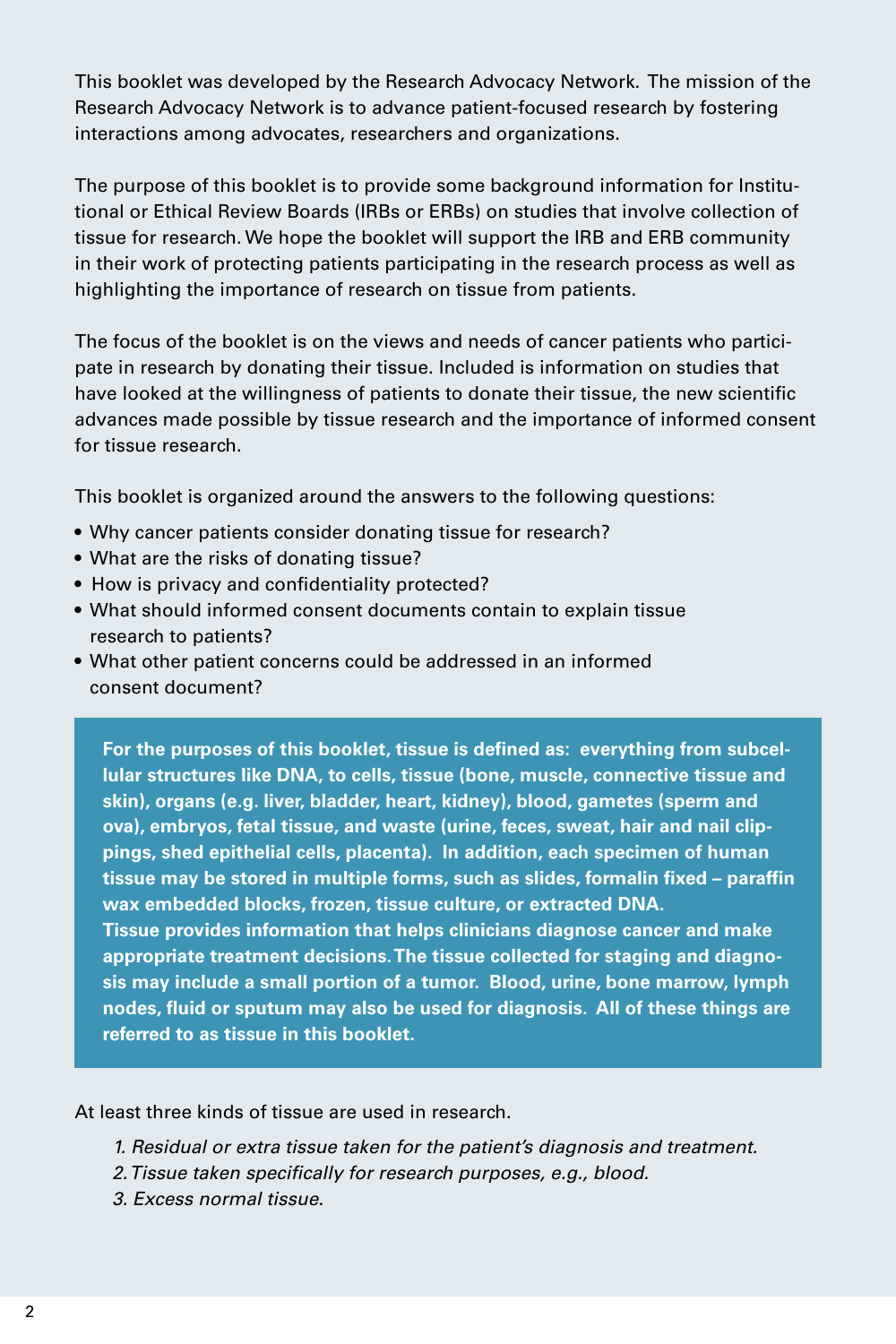Research on tissue may provide information that will help prevent, diagnose and treat cancer patients in the future. The more annotated a tissue sample, (the more patient information accompanying the sample), the more valuable it is to the research community. This means that in many cases cancer patients are being asked to donate both their tissue sample and the medical information attached to that sample.

# Why cancer patients consider donating their tissue for research

There are two reasons cancer patients support tissue research:

- *1. Patients hope tissue research may help them and/or their families deal with cancer.*
- *2. Research on tissue may provide information that will help prevent, diagnose and treat cancer patients in the future.*

Research on tissue may provide information that will help prevent, diagnose and treat cancer patients in the future. For example, finding which patients respond better to or have fewer side effects from a particular drug. The patient may not directly benefit from donating tissue but the research on their tissue may benefit patients in the future. (See Scientific discoveries through tissue)

# Research Supports Participants' Willingness to Donate Their Tissue

The National Cancer Institute (NCI) in the United States of America (USA), conducted focus groups with individual patients and patient advocate organizations surveying them about their willingness to consider donating their tissue and data for research. An overwhelming number, 90% +, of patients said they would be willing to donate their tissue for research purposes. They did request that 1) their tissue be used for "good" research and 2) the research would advance the treatment for future patients.

The report from the NCI patient focus groups stated, "All the participants were supportive of providing tissue for research. They felt it was a worthy contribution that could lead to cures for diseases or prolong people's lives."1

The Eastern Cooperative Oncology Group (ECOG) collected data about patient response to donating tissue for cancer research in trials they conducted between 2/10/98 and 10/31/00. They used two different consent forms. ECOG registered 5,411 patients on 40 trials using the first form asking explicitly if specimens could be banked for future research. Using the one question form, 89.4% of patients responded positively. The second form expanded the number of questions to be answered by the patients. Patients responded positively 93.7% using the 3-question form. They concluded that, "…additional subject protections have not impacted on the availability of ECOG samples for future correlative research."2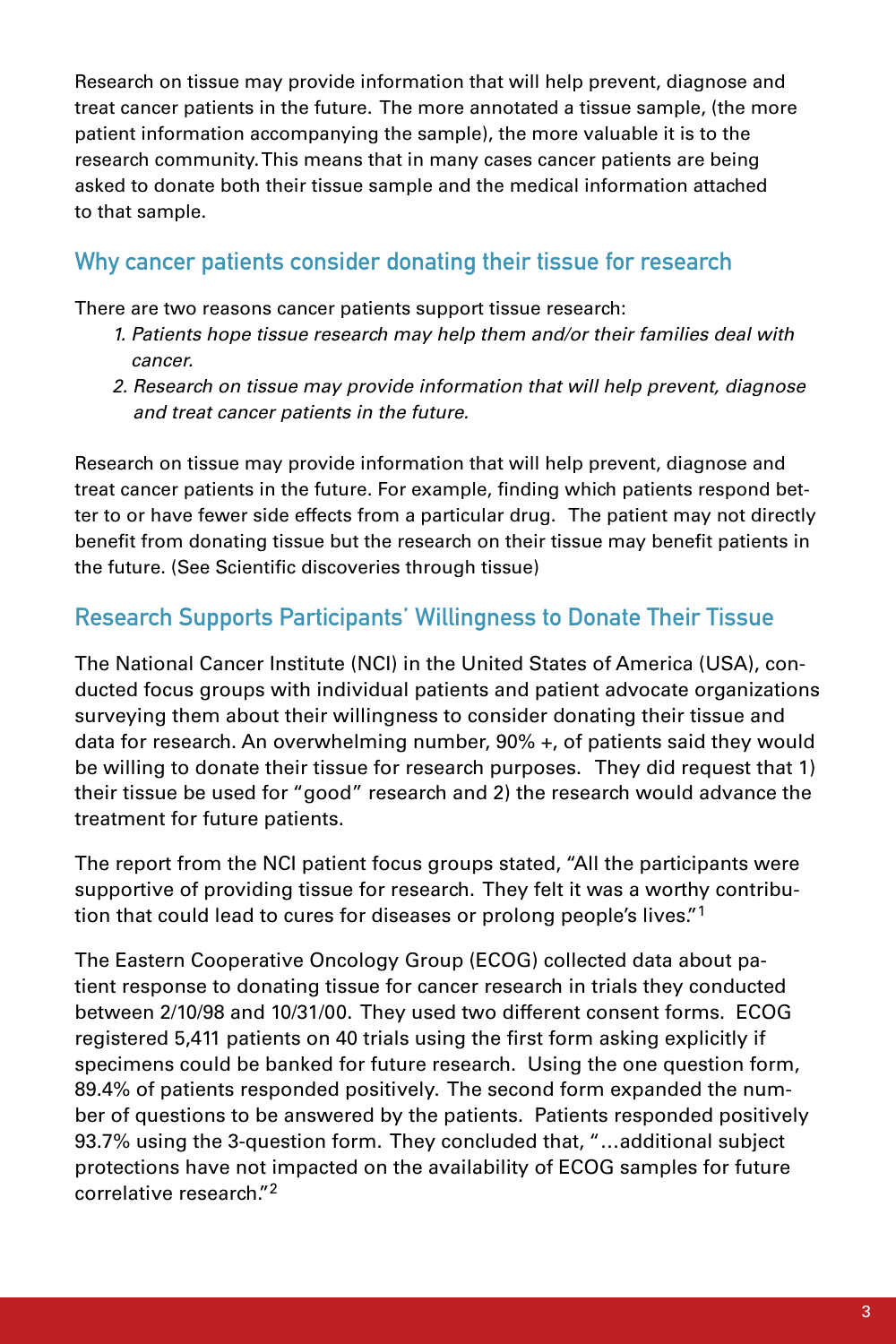

"One report from the MONICA project in Sweden found that 11 years after samples had been collected, 93% of eligible participants gave their consent for the stored samples to be used for academic research…."<sup>3</sup>

In the published paper, "Why surgical patients do not donate tissue for commercial research: review of records,"<sup>4</sup> of the 3140 preoperative patients interviewed, only 38 (1.2%) refused to allow their tissue to be used for commercial research. In the interviews conducted by a trained research nurse they found, "Patients awaiting surgery are often pleased and even grateful to have been given an opportunity to play a part in research, which could in the future possibly benefit other people, including their family."

Tissue is critical to the accurate diagnosis and staging of cancer. It helps the patient and their doctor make appropriate treatment decisions, giving the patient the best chance of disease-free survival. The study and analysis of tissue by researchers is necessary for cancer research. Studying tissue could ultimately lead to scientific discoveries for the prevention, diagnosis and treatment of cancer patients in the future.

## What are the risks to patients when they donate tissue?

#### **Physical Risks**

Depending on the type of tissue being taken and the way it is taken, the patient may experience:

- Pain at the biopsy site or needle puncture site
- Bruising/swelling at the place where the tissue is taken
- Risk for infection

For other types of research a biopsy or blood sample will not need to be taken. Instead, a small portion of the tissue previously taken to diagnose the presence of cancer will be obtained. The tissue taken to diagnose cancer is saved by being stored in paraffin wax and called a tissue block. The tissue block is stored in the pathology department of the hospital where the person was diagnosed. Only a small piece of the tissue block is needed for most research projects.

**All cancer is genetic. This does not mean that all cancer is inherited but rather all cancer is caused by changes in our genes. Most of these changes or mutations can occur in any type of cell (e.g., lung, colon, liver) at any point in our lifetimes. The changes can give rise to cancer in those particular cells (e.g., lung cancer, colon cancer, liver cancer).**

**Whether or not a mutation can be passed on to the next generation depends on the type of cell in which it occurs. Mutations can occur in our germ cells or**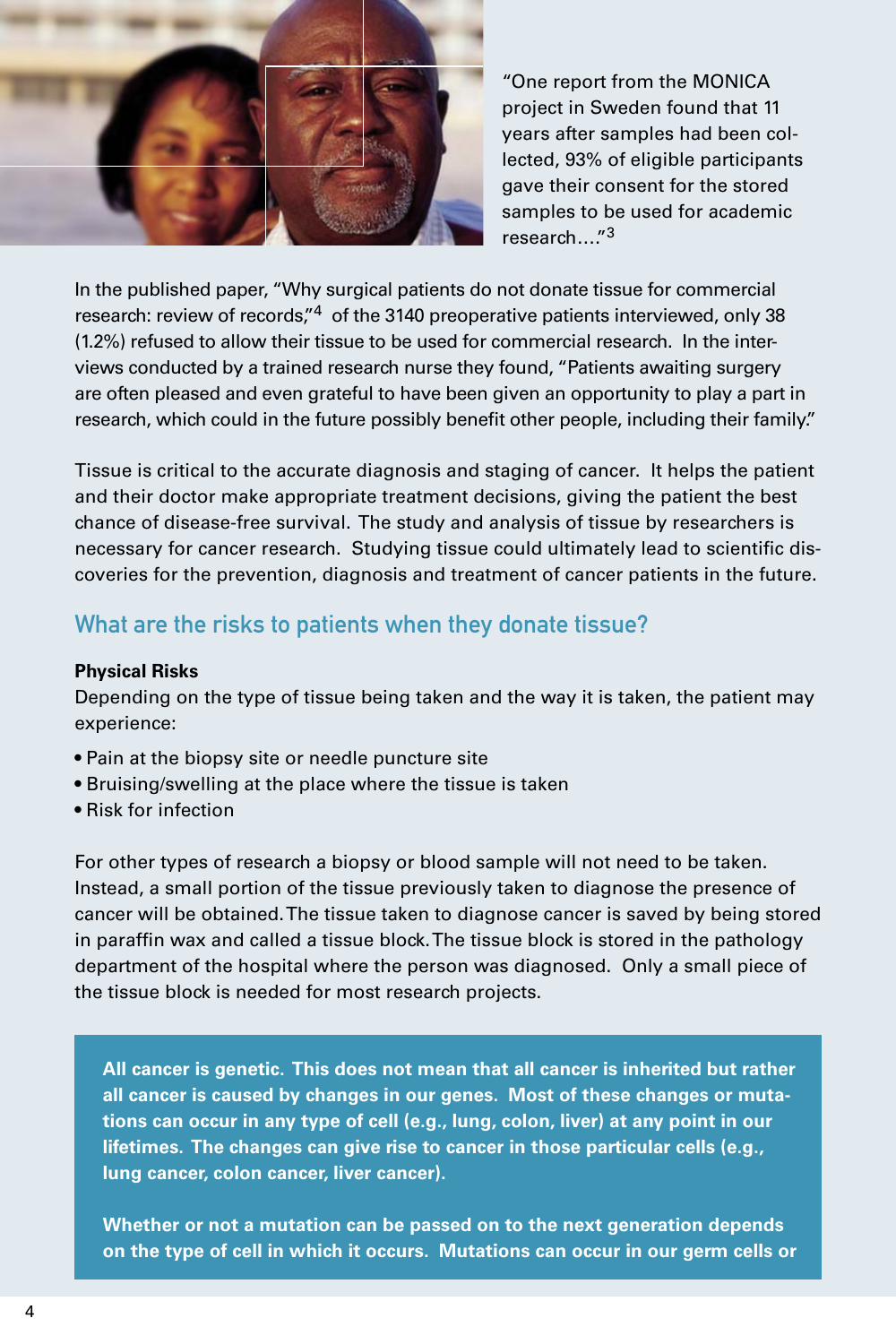**somatic cells. Germ cells are the reproductive cells in our bodies, either egg or sperm cells. In contrast, somatic cells are all of the non-reproductive cells in our bodies such as liver cells, skin cells, and muscle cells.**

**Because only our reproductive cells form an embryo, only mutations in these cells can be passed on to the next generation. Mutations that can be passed on to the next generation are called hereditary or germline mutations. There may be emotional risks and benefits in knowing that you have a genetic mutation and emotional benefits in knowing you do not have a genetic mutation that could indicate cancer in the future. The history of BRCA1 and BRCA2 is a good case study on germline mutations and the emotional impact of knowing you carry a gene for cancer.**5, 6

**In contrast, mutations in somatic cells such as our liver cells, blood cells, stomach cells, and all other non-reproductive cells cannot be transmitted to the next generation. These are called somatic mutations.**

#### **Non-physical Risks**

Most tissue research does not provide the type of individual medical information that would affect the family, insurance or employment. However there is a remote possibility of the following types of risk to the research participant.

#### **Social Risks**

The social risks of donating tissue include:

- Loss of privacy How researchers identify the medical information may allow others to know that information
- Breach of confidentiality If researchers disclose medical information in an unauthorized way, others may have access to information and use it in a way that is harmful to the individual.

#### **Some types of tissue research raise concerns over:**

- Insurance discrimination An insurer refuses to provide the patient with insurance coverage because the study of their tissue identified a gene making the individual more likely to get a disease or condition in the future, thus making the individual a poor insurance risk.
- Employment discrimination An employer refuses to hire or promote the patient because of information found through the research of the individual's tissue.
- Family conflicts –Some family members may not want certain medical information from the patient's tissue sample disclosed, while other family members may want medical information disclosed to them.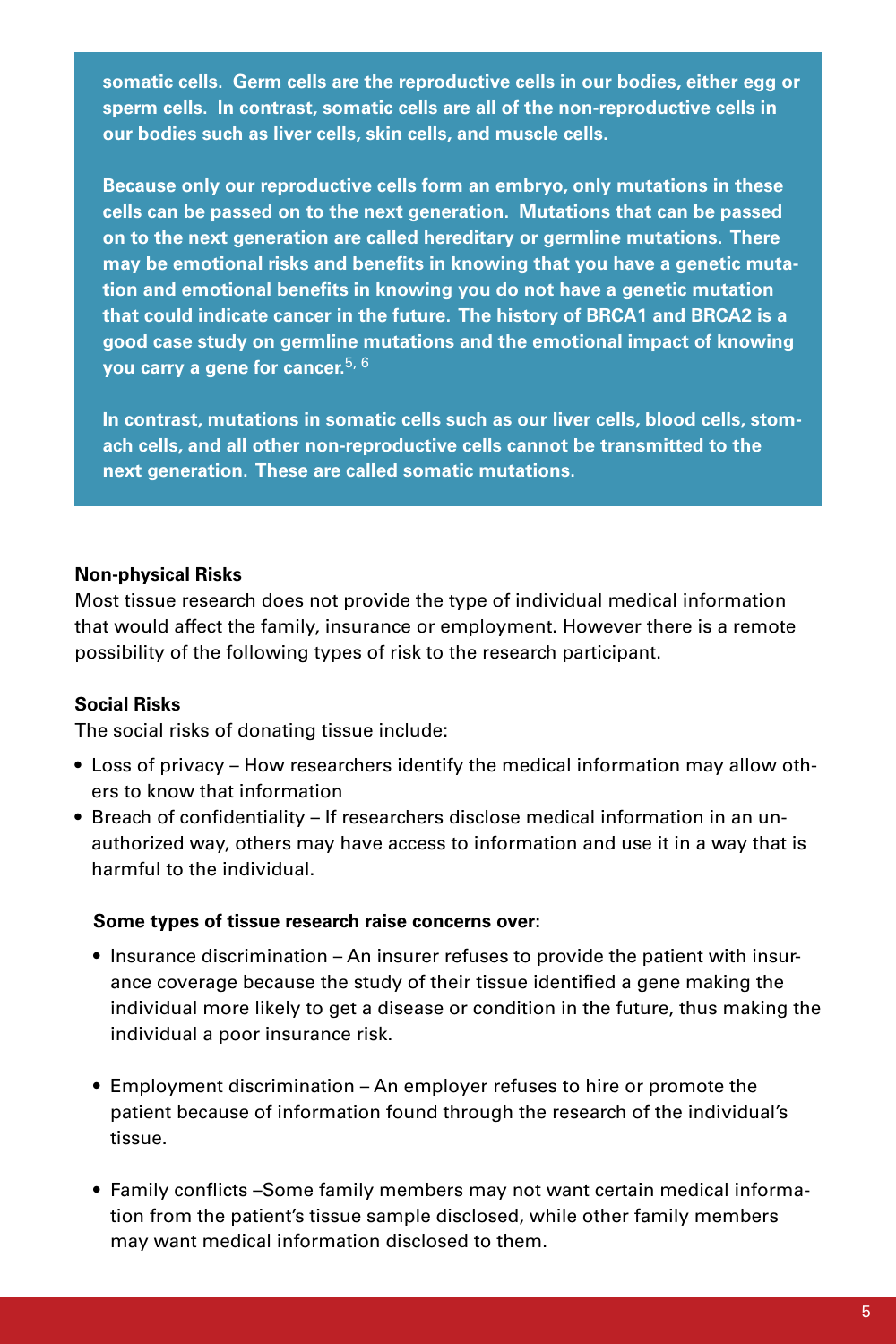## What protections exist to minimize risks and ensure the privacy and confidentiality of medical information?

#### **There are laws and regulations that govern:**

- how tissue is collected and stored,
- the type of information researchers must provide to participants before they agree to participate or donate tissue,
- how medical information from tissue may be provided to others and under what circumstances.

#### **Protections for collection of tissue**

Ethically, all research of any kind should be reviewed by an IRB or ERB. These review boards exist in every institution to ensure that the rules and regulations pertaining to research with people are strictly followed. All drug research requires some level of IRB or ERB approval. The IRBs and ERBs analyze whether the anticipated benefits of research are worth the risks. They protect tissue donors by requiring voluntary participation and full disclosure of research procedures, risks, rights, and responsibilities.

#### **Protections for tissue storage**

Protecting tissue storage and handling assures the patient that their tissue will not be lost due to poor practices. A number of professional organizations around the world have or are developing standards and "best practices" for tissue repositories or banks. For example, the International Society for Biological and Environmental Repositories (ISBER), the National Biospecimen Network, the College of American Pathologists and the UK Biobank. These standards and "best practices" detail policies and procedures that emphasize quality assurance and cover collection, freezing/ fixing, storing and shipping of specimens.

#### **Certificates of Confidentiality (USA only)**

Certificates of Confidentiality are issued by the National Institutes of Health in the USA and are a way of protecting the privacy of research participants. Certificates of Confidentiality are issued to institutions conducting research and protect investigators and institutions from compelled disclosure of participants' identifying information to any Federal, State, or local civil, criminal, administrative, legislative, or other proceedings to identify such individuals. "Confidentiality may be granted for studies collecting information that, if disclosed, could have adverse consequences for subjects, such as damage to their financial standing, employability, insurability, or reputation." Researchers may voluntarily disclose information but if they plan to do so, the consent form should inform the participant.<sup>7</sup>

#### **Protections required of sponsor's**

Sponsors or investigators requesting approval to collect, store and perform research on biological specimens, need to provide IRBs/ERBs with adequate information to make a proper assessment prior to granting approval of the research study. Such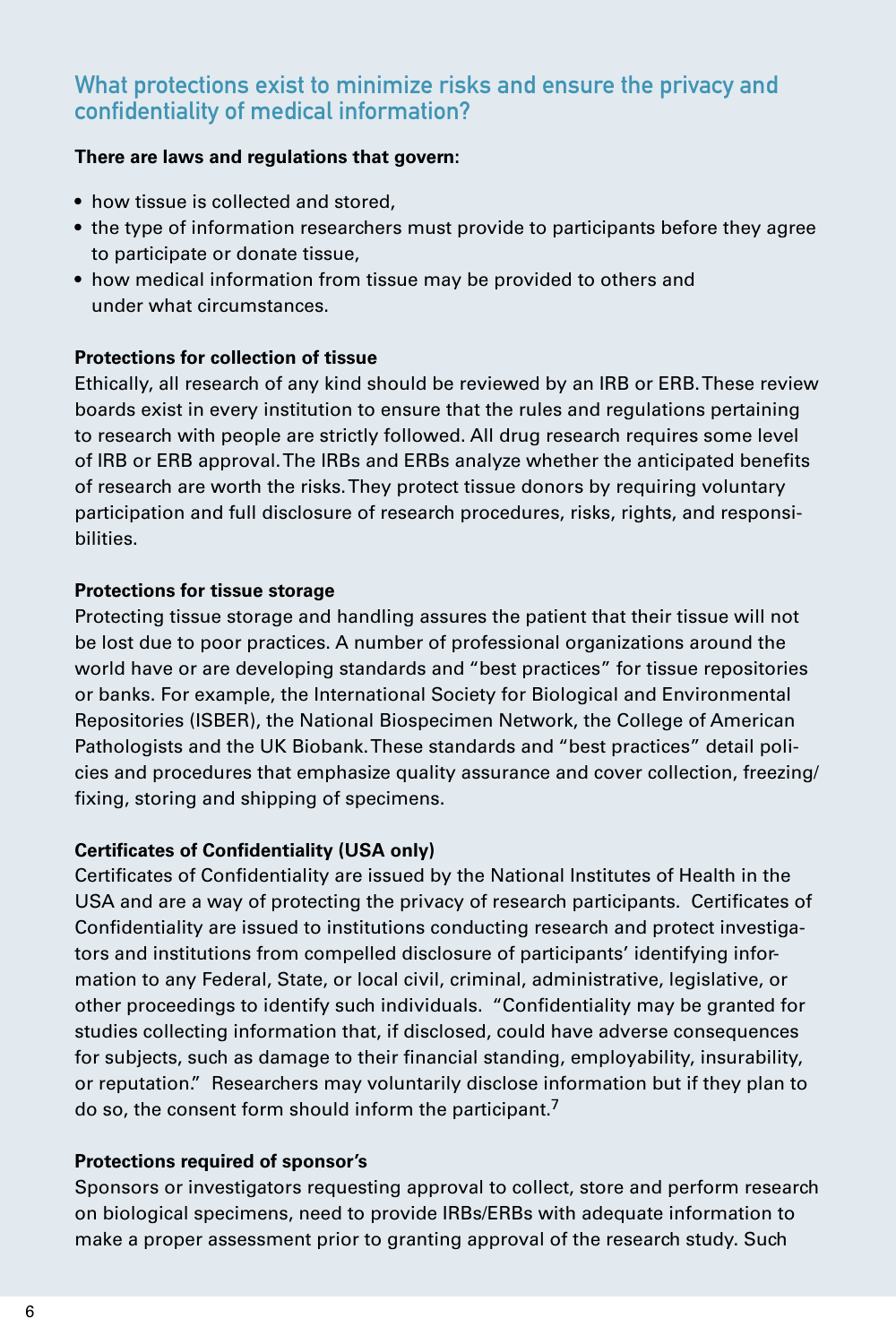information may include the following:

- *1. Nature of the research.*
- *2. How tissues will be obtained, processed and distributed.*
- *3. Whether any identifying information such as name or address will be collected.*
- *4. How tissues will be labeled to protect patient privacy. For example, using a unique identifier or code number in place of the patients' name.*
- *5. How identifiers will be linked to specimens (e.g. de-identification, anonymous, linkable, etc).*
- *6. How clinical data will be associated with the specimen and how that clinical data will be collected.*
- *7. Informed consent document that stipulates exactly how the specimens will be used, how the remaining material, if any, will be disposed of.*
- *8. Information on whether or not patients will receive the results of the research on their sample.*
- *9. How participants' rights will be protected with any future use of the specimens not previously approved by an IRB. For example, a policy that assures all "future proposals for subsequent use of specimens will require IRB/ERB approval prior to release of any specimen or linking to personal health information. This could be performed by a regulatory compliant IRB or ERB designated to oversee/approve the activities of the researcher.*

#### **Protections for privacy of health care information**

Every country has laws and regulations that protect the privacy of patients' identifiable health care information such as name, age, address etc. For example, The Health Insurance Portability and Accountability Act (HIPAA) in the USA, the European Union Data Protection Directive (95/46/ED) and Japan's Personal Information Protection Act. These laws provide safeguards against the inappropriate dissemination of medical information.

For both regulatory and ethical reasons, tissue samples and medical information about tissue donors are ordinarily provided with a code number rather than with information that can readily be used to identify the donor (e.g. name and address.) This code number is a way of 'de-identifying' data or samples and enables scientists to conduct research without knowing personal details of the tissue donor.

## Informed Consent

Most countries have specific laws and regulations that require researchers to fully inform patients of how their tissue will be taken and how it will be used in research. The researcher conducting the study is responsible for providing adequate informa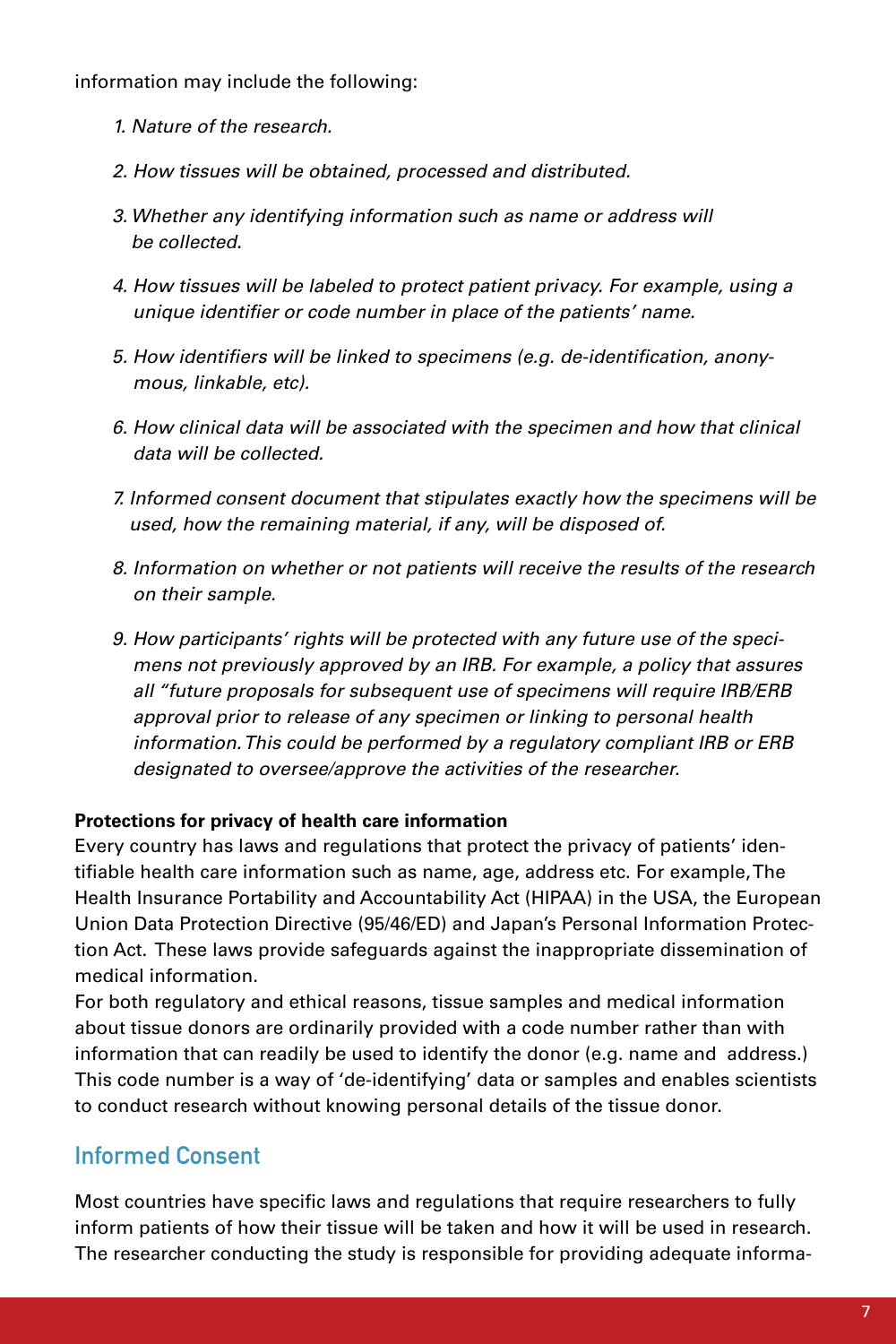tion to fully inform the participant of the risks and benefits of participation/donation. Patients must give consent for their samples to be used in research before their tissue samples are collected.

The informed consent regulations require researchers to explain the following in compliance with local laws and regulations:

- how the tissue will be collected and used in research
- how medical information will be stored
- when and how the tissue will be obtained
- risks of obtaining the tissue.
- how patient privacy and confidentiality will be protected

Patients may restrict the use of tissue to particular types of research, e.g., research specified in the consent, cancer research, other health related research.

If the tissue is waste tissue and is used without traceable identifiers, the research is eligible for a waiver of consent and may qualify for exempt status.

If samples of normal tissue (tissue not collected for diagnosis and treatment) are required by the research it must be made clear to the participant and should be restated in the consent form.

Tissue for research should only be collected after a patient signs the informed consent document.

## Other patient concerns that could be addressed in an informed consent document

- Access to the tissue sample Patients may want access to the tissue after it has been collected. For example, in cases where markers associated with clinical benefit or potential cancer risk that would be important for close monitoring family members are identified. The informed consent document should tell a patient if all of their sample will be used or destroyed through the research process.
- Religious or philosophical concerns patients may be religiously or philosophically opposed to the research conducted on their tissue sample.
- Ownership One question that arises when people donate their tissue is the question of ownership. Who owns the product or intellectual property that could come from using or analyzing tissue and who will profit from that ownership? Donation of tissue is much like any other donation, e.g., giving a cash donation to a charity, it is a transfer to another person or entity, usually with no strings attached. Something must be done to, or with, the tissue that adds commercial value and it is this value-added data that is considered intellectual property and protected by law. It is the analysis of many tissue samples that leads to most discoveries. Patients should be informed that they will not profit from any commercial product that may come from the study of their tissue and it should be restated in the consent form.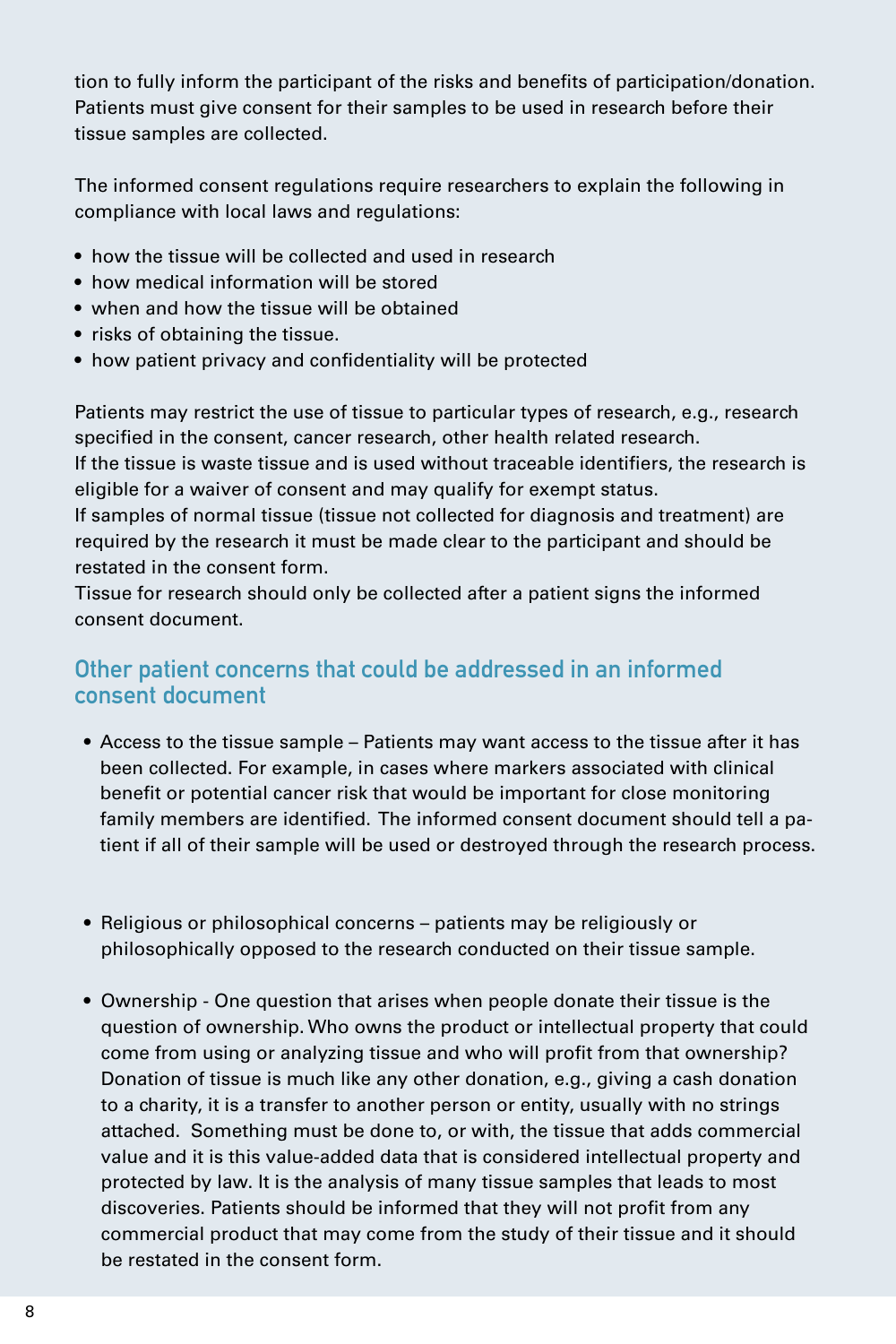• Results – The informed consent document should inform the participant whether they will be told the results of research done on their tissue sample. The value of research using tissue comes from combining all the individual results and identifying patterns, e.g., most people with gene Q have a higher survival rate; only a very small percentage of people with gene K have cancer that spreads. It is the overall finding or patterns that are then reported by being published in scientific journals or made available on company websites. If the participant will be informed of these results, the informed consent document should tell the individual when, how and by whom they will be given this information.



## Scientific discoveries through tissue:

#### **Learning how cancer cells work.**

The study of tissue allows us to learn more about how cancer cells work. The knowledge of how cells work, tied to the outcomes of treatment for people who donate their tissue, will provide valuable information for future treatment. An excellent example of this is the role of estrogen receptors in breast cancer cells. Through the analysis of tissue from breast cancer patients, scientists were able to identify that some breast cancer tumors had multiple estrogen receptors (structure on the surface of a cell (or inside a cell) that selectively receives and binds a specific substance) in their cells. This confirmed the theory that the body's own estrogen was "fueling" tumor growth. In estrogen receptor positive (ER+) tumors, blocking the estrogen receptor with drugs such as tamoxifen (Nolvadex) or decreasing the amount of hormones in the body with drugs like anastrozole (Arimidex) could reduce the recurrence of cancer. It was only through the generosity of women with breast cancer who donated their tissue that researchers were able to improve treatment.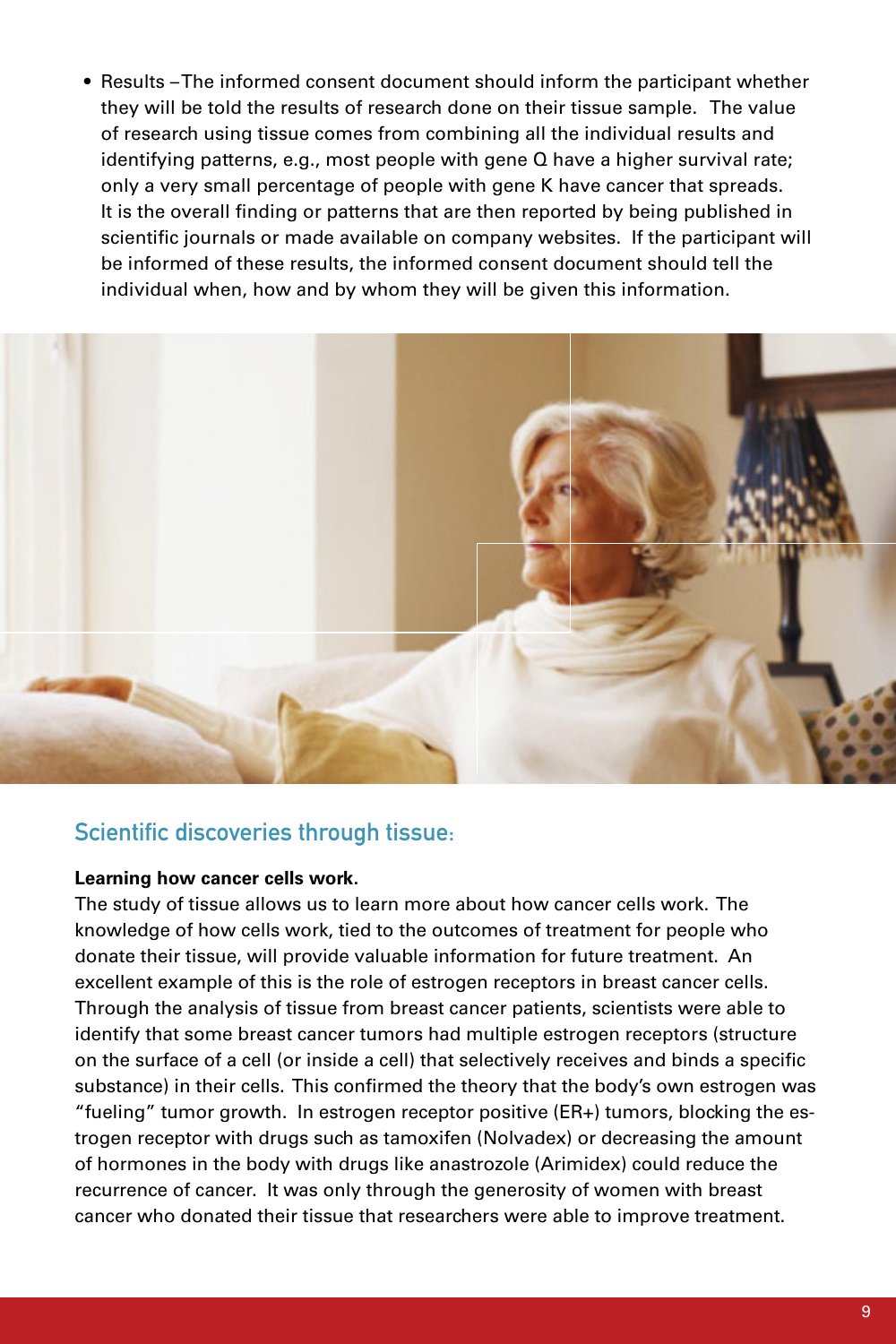# Finding targets for new drugs.

#### **Gefitinib (Iressa) and Erlotinib (Tarceva):**

Gefitinib and erlotinib are so-called targeted therapies, in that they stop the growth of certain cancers by zeroing in on molecules that send signals to cancer cells that are critical to their survival. They target a gene in tumors that produces an epidermal growth factor receptor (EGFR). EGFR is found on the surface of some lung, pancreatic and other cancer cells, that helps tumors grow and spread. Gefitinib and erlotinib block this receptor.

Both drugs have been tested in US patients with non-small cell lung cancer (NSCLC); however the two drugs are effective in only 10% of patients. To understand why only a small number of patients responded, researchers analyzed tumor samples from NSCLC patients. Scientists found that the two drugs worked specifically in patients whose cancers contain mutations in the epidermal growth factor receptor (EGFR) gene. Because of the difference in how patients responded to these drugs, it was hoped that a test could be done to determine which patients had the mutation in the EGFR gene. In a larger study done in Canada tissue was analyzed for mutations in the EGFR gene and then compared to the response of NSCLC patient to erlotinib. Researchers found that the presence of the mutation did not predict responsiveness to erlotinib.

It is too early to tell if this mutation in the EGFR gene will be able to predict which patients will respond to these new drugs. The tissue donated from patients and studied by researchers will ultimately give us an answer.

#### **Imatinib (Gleevec):**

Imatinib represents a new approach to cancer treatment, one that targets the unique genetic defects present in tumors. It was approved in 2001 for the treatment of some types of leukemia. Imatinib also appears to work in a rare type of cancer called gastrointestinal stromal tumor (GIST).

The majority of GISTs have a mutation in a protein known as KIT, which is responsible for the processes that regulate growth and multiplication of cells.

In the treatment of GIST imatinib is thought to work by blocking the KIT pathway, which then stops the cancer from growing. Because of how different patients respond to imatinib, researchers wanted to know if understanding KIT mutations would help provide a link between responders and non-responders after treatment. Scientists obtained tumor samples from 324 patients diagnosed with GIST. Of the 324 patients, 280 were found to have KIT mutations. Researchers concluded that certain KIT mutations are associated with significantly higher response rates and longer time to cancer progression intervals among patients treated with imatinib. Genetic mutations in KIT appear to predict which tumors will respond to the drug. The study indicates the importance of profiling patients in order to individualize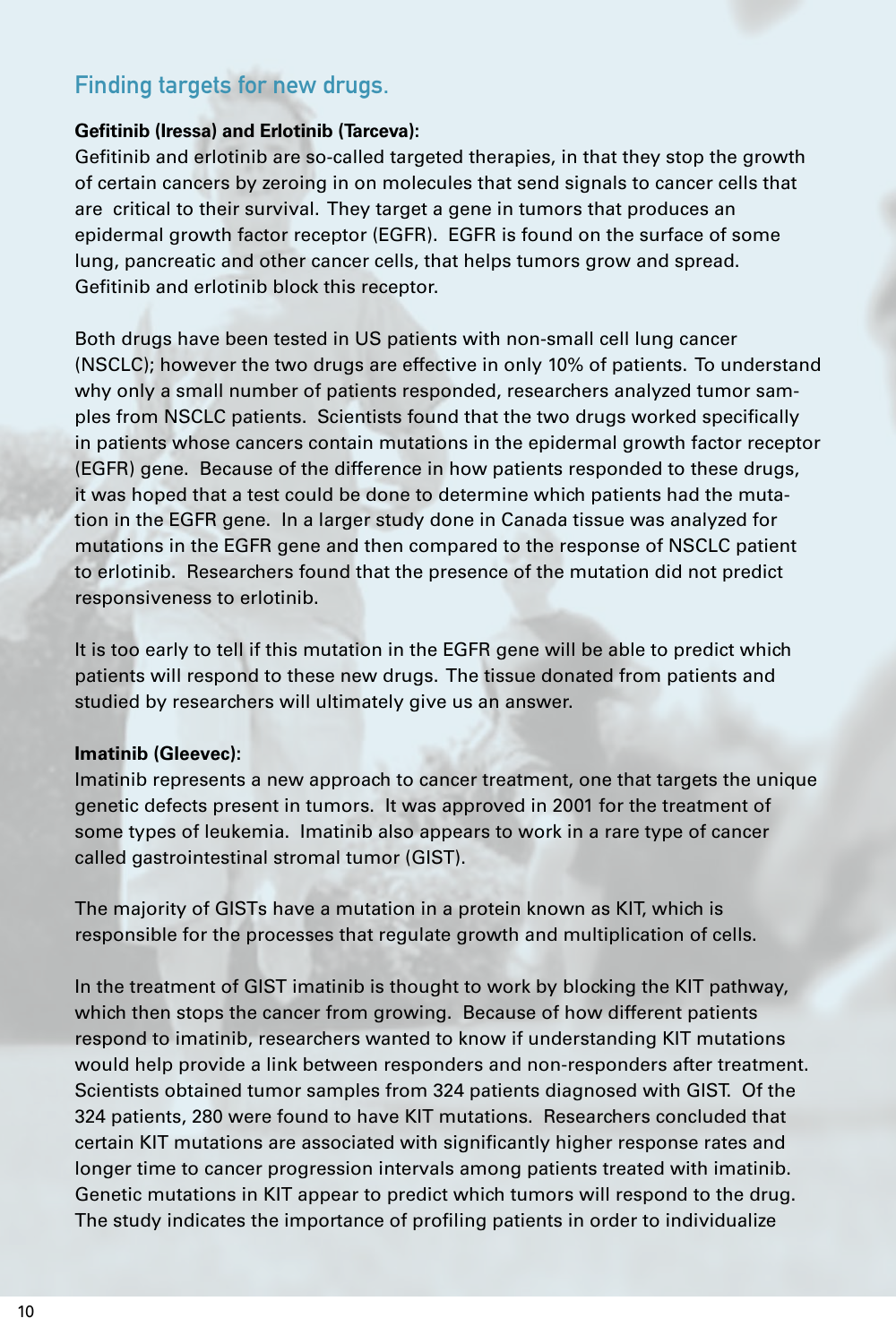therapy, which ultimately may provide a better outcome for the patient. This is one more example of a study that was done analyzing tissue donated by patients.

## Identifying causes of cancer

The information gained from the analysis of tissue samples may help identify the causes of cancer. Linking genetic factors and environmental exposures, such as, diet, culture, toxins, microorganisms and parasites, and life style choices may tell us more about what causes or contributes to the development of cancer. Information from tissue may help us understand how personal, familial and ethnic factors affect our susceptibility to diseases like cancer.

## References

<sup>1</sup>Draft version: Providing Your Tissue for Research: What You Need to Know, Top Line Report, July 2005, Submitted to Office of Education and Special Initiatives National Cancer Institute (Personal communication with Rose Mary Padberg).

<sup>2</sup> Malone T, Catalano P, O'Dwyer PJ, Giantonio B. High Rate of Consent to Bank Biologic Samples for Future Research: The Eastern Cooperative Oncology Group Experience. Brief Communication; JNCI 2002, 94:10. *http://jncicancerspectrum.oxfordjournals.org/cgi/reprint/jnci%3b94/10/769.pdf*

<sup>3</sup> Stegmayr B, Asplund K. Informed consent for genetic research on blood stored for more than a decade: a population-based study. BMJ 2002;325:634 –5. *http://bmj.bmjjournals.com/cgi/content/full/325/7365/634*

4 Jack AL, Womack C. Why surgical patients do not donate tissue for commercial research: review of records. BMJ 2003, 327: 262. *http://bmj.bmjjournals.com/cgi/content/full/327/7409/262*

 $5$  Lynch HT, Lemon SJ Stephen, Durham C. et al. A descriptive study of BRCA1 testing and reactions to disclosure of test results. Cancer 1997; 79:2219-2228. . *http://www3.interscience.wiley.com/cgi-bin/ abstract/73502935/ABSTRACT?CRETRY=1&SRETRY=0*

 $6$  Wilson BJ, Forrest K, Van Teijlingen ER, et al. Family communication about genetic risk: the little that is known. Community Genetics 2004; 7:15-24. *http://content.karger.com/ProdukteDB/produkte.asp?Aktion=Sho wPDF&ProduktNr=224224&ArtikelNr=80300&filename=80300.pdf*

<sup>7</sup> Department of Health and Human Services, Office for Human Research Protections. Guidance on Certificates of Confidentiality: Certificates of Confidentiality: Background Information. February 25, 2003. *http://grants,nih.gov/grants/policy/coc/background.htm*